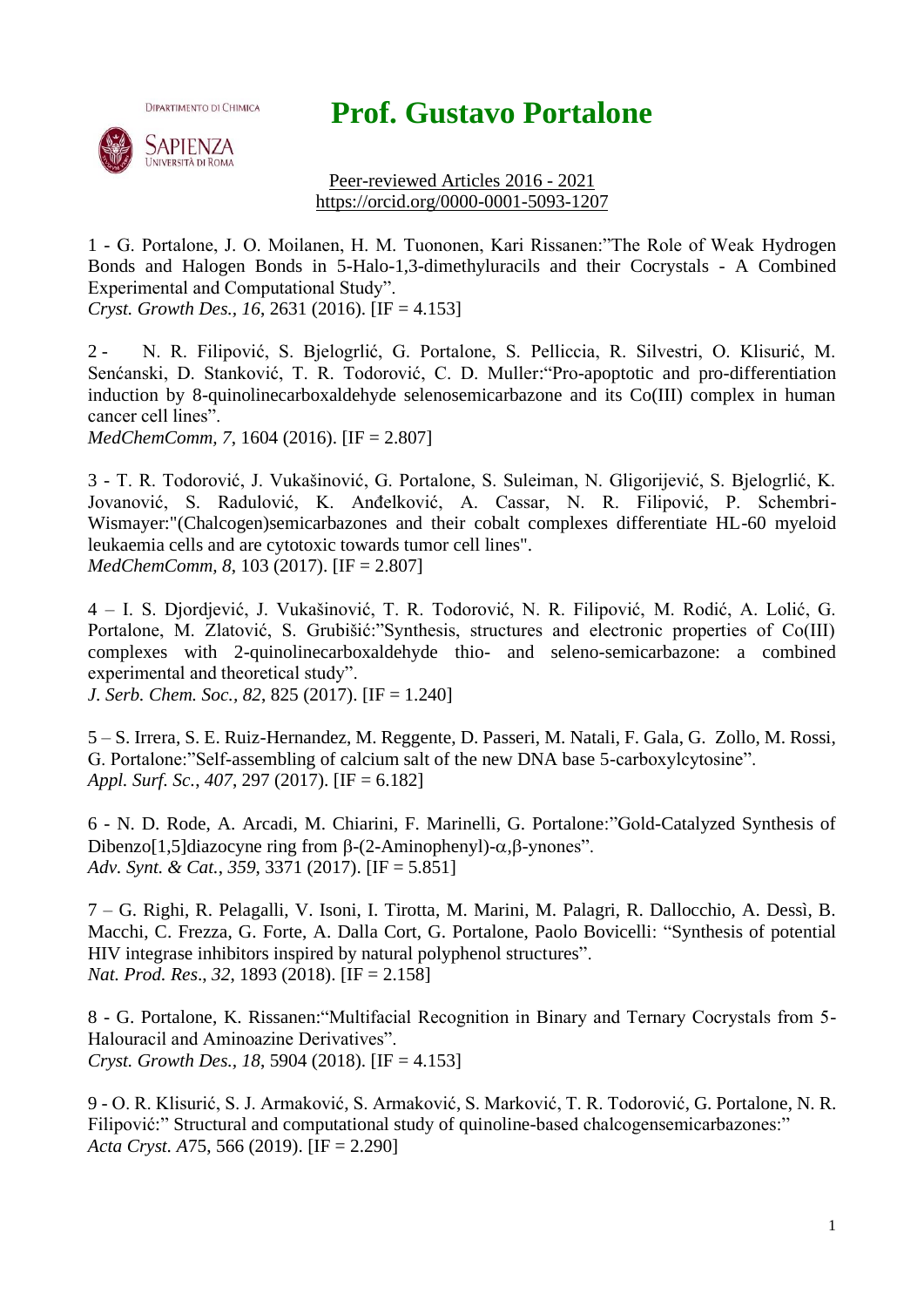10 - G. Portalone:"6-Methyluracil: a redetermination of polymorph (II)". *IUCrData, 4*, x190861 (2019).

11 – G. Portalone:"Site Selectivity of Halogen Oxygen Bonding in 5- and 6-Haloderivatives of Uracil". *Crystals*, *9*, 467 (2019). [IF = 2.589]

12 – O. R. Klisurić, S. J. [Armaković, S. Armaković, S. Marković, T. R. Todorović, G. Portalone, K.](https://www.sciencedirect.com/science/article/abs/pii/S0022286019315911?via%3Dihub#!)  [Novović, J. Lozo, N. R. Filipović:](https://www.sciencedirect.com/science/article/abs/pii/S0022286019315911?via%3Dihub#!)"Structural, biological and in-silico study of quinoline-based chalcogen semicarbazones".

*J. Mol. Struct.*, *1203*, 127482 (2020). [IF = 2.463]

13 – A. Arcadi, M. Aschi, M. Chiarini, F. Marinelli, V. Marsicano, G. Portalone:"Experimental results and computational insight into sequential reactions of β-(2-aminophenyl)-α,β-ynones with aryl isocyanates/benzoyl isothiocyanate".

*Org. Biomol. Chem.*, *18*, 3177 (2020). [IF = 3.876]

14 - G. Portalone:"Crystal structure and Hirshfeld surface analysis of a third polymorph of 2,6-di methoxybenzoic acid". *Acta Cryst., E76*, 1823 (2020).

15 – G. Portalone:"5-Fluorocytosine/Isocytosine Monohydrate. The First Example of Isomorphic and Isostructural Co-Crystal of Pyrimidine Nucleobases". **Editor's Choice article.** *Crystals*, *10*, 999 (2020). [IF = 2.589]

16 – A. Goulielmina, A. Bauzá, L. Gentiluomo, J. M. Cunha Rodrigues, G. Portalone, A. Frontera, K. Rissanen, R. Puttreddy: "Short  $X \cdot \cdot \cdot N$  Halogen Bonds with Hexamethylenetetraamine as the Acceptor".

*Front. Chem., 9, 623595 (2021).* [IF = 5.221]

17 - M. Aschi, G. Toto Brocchi, G. Portalone:"A Combined Experimental and Computational Study of Halogen and Hydrogen Bonding in Molecular Salts of 5-Bromocytosine". **Editor's Choice article.** *Molecules*, *26*, 3111 (2021). [IF = 4.411]